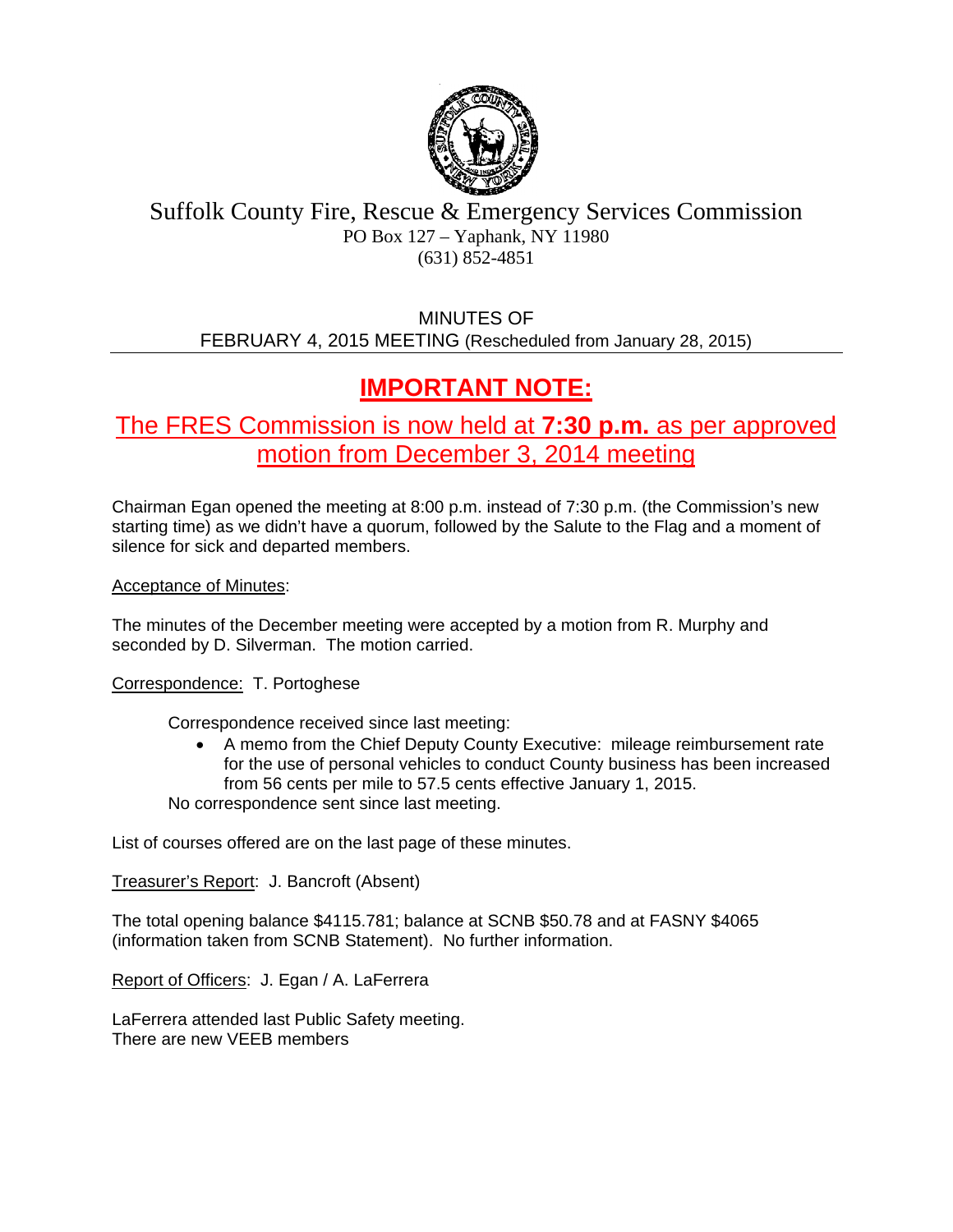Commissioner's Report: J. Williams

- Starting brush training course. Worked out deal with Pine Barrens Association, and hoping academy would be open. Surveyors spent much time at Fire Island surveying. Every Public Safety Committee member voted yes for the course.
- The Dispatcher test is graded by the State and we don't have a list yet. They still have to do a typing test. I have signed SCINs. A couple of supervisors have retired; the list should hopefully be out soon so I can promote ESD Is to ESD IIs and then backfill. Probably will be able to hire middle of March to April 1.
- SAFER Grant didn't get the new one and this one runs out April 1. People are still responsible to fulfill their years of obligation and that will be monitored.

Deputy Commissioner's Report: J. Jordan (Absent)

No report.

Fire Marshal's Report: E. Springer (Absent)

No report.

Fire Academy: E. Johnston

- Two new VEEB members were approved
- Haz Mat on-line is up and running and on our website. There is a survey at the end; please encourage all to fill out survey. It is a tough course.
- We will run a Fire Police Field Day August  $22^{nd}$ .
- Revamping Fire Instructor 1; would like to give class twice a year.

VEEB: (Absent)

No report.

SCPD – Special Patrol Bureau: Capt. J. Blosser (Absent)

No report.

EMS: M. Masterton (Absent)

No report.

Budget Committee: D. Silverman

Nothing to report.

Arson Task Force: T. Crafts

Nothing to report.

Combined Radio Committee: N. Reilly

- $\bullet$  January 14<sup>th</sup> meeting was productive but not well attended
- UHF paging on the east end has a frequency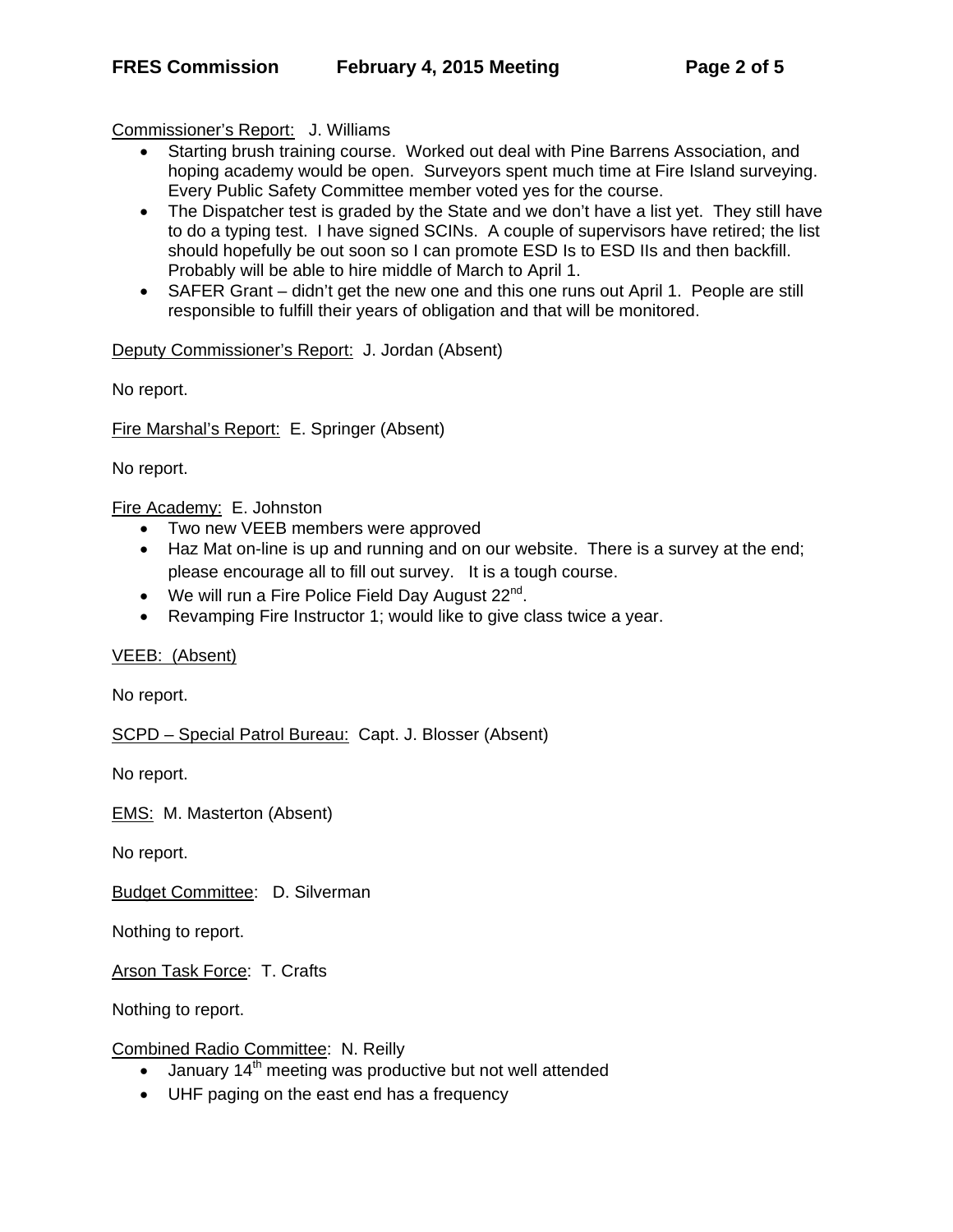• Next meeting is March  $11<sup>th</sup>$  and will be here at 7:30.

Buildings & Grounds: E. Tully (Absent)

No report.

Legislation & Standards: E. Tully (Absent)

No report.

### Codes & Prevention: V. Bologna

- NYS Codes Council 2015 residential code is being voted on next week: include a requirement of inclusion of fire sprinkler system. I have a letter ready to send – motioned by V. Bologna and seconded buy A. LaFerrera. Motion carried.
- Governor signed into law that sparklers and other fireworks can be stored and can only be purchased December and July. This is going County by County. This is definitely a public safety issue.

## EMS & REMSCO: A. LaFerrera

Didn't make last REMSCO meeting as I had a funeral.

Silverman: There are open seats on REMSCO. There s a FRES seat and a FRES Commission seat. Important to mention that the Red Cross is abandoning their seat. REMSCO is looking to other organizations to fill seats. Perhaps Hispanic Council. Reilly motioned to send letter to REMSCO and Egan seconded.

Lengthy discussion at Ambulance Chiefs meeting: should be looking into this draft for differences in health law for EMS workers.

EMS – have some safety concerns in some of the rougher areas in the County. Open lines of communication with the police for those with drugs, terrorists, violence, etc. For example, they are going for a regular signal 16 and in fact, they are going into a dangerous or difficult situation that they are unaware of but PD may know of it. Miniutti: some are flagged for violence but with some calls, ambulances are going in blind.

Williams: I have spoken to (Stu) Cameron and I have discussed this with PD. We don't get the same information as PD does. Same with active shooters – we get a call and we treat it as violence in progress. Has been an ongoing issue and has to be addressed.

It is a safety concern and it becomes a public safety concern.

Give Williams till next meeting to talk with PD to see if we can resolve this, then we'll see about contacting the Public Safety Committee.

Burn Center: N. Luparella (Absent)

No report.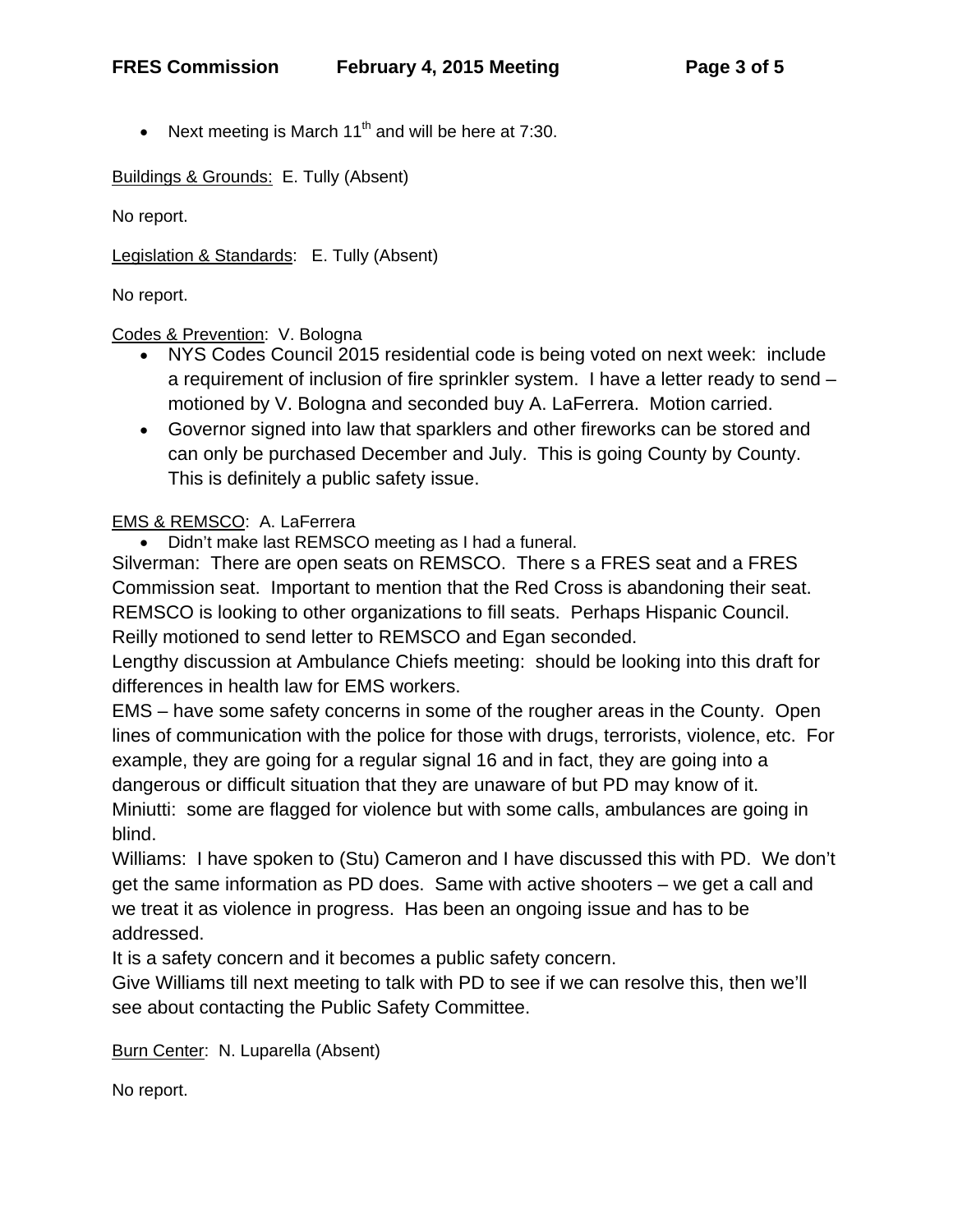Recruitment & Retention: R. Murphy

- Couldn't make last Committee meeting.
- 2653 people recruited under the system. Over 200 came in not through system.
- Important to secure the SAFER Grant even for the Fire Academy.
- We have good returns on annual census report 96% have come in.

#### Old Business:

Nothing.

New Business:

Silverman – fire in Huntington Station, homeowners are being treating and board-up companies are trying to talk to them and convince them to board up their homes. Can there be legislation like there is with tow trucks? I believe that the Town Fire Marshals should be involved. Some action needs to be taken.

Bologna – let me bring up at next Fire Marshals meeting.

Egan: I would like to postpone the election of board members as we do not have a good representation tonight of what this Commission is. Motion to wait until next meeting (February 25) for election. V. Bologna motioned and D. Silverman seconded. The motion carried.

#### Public Comment:

Next Public Safety meeting is February 26, 2015.

A motion was made to adjourn meeting by J. Egan and seconded by V. Bologna. Motion carried. Meeting adjourned at 8:35 p.m.

| <b>Members Present</b> | <b>Members Excused</b> | <b>Staff Present</b> | <b>Guests Present</b> |
|------------------------|------------------------|----------------------|-----------------------|
| LaFerrera, A.          | Bloom, A.              | Williams, J.         | Slaughter, J.         |
| Bologna, V.            | Tully, E.              | Johnston, E.         |                       |
| Murphy, R.             | Prosek, B.             | Miniutti, G.         |                       |
| Crafts, T.             |                        | Portoghese, T.       |                       |
| Sullo, A.              |                        | Alles, C.            |                       |
| Reilly, N.             |                        |                      |                       |
| Silverman, D.          |                        |                      |                       |
| Markott, K.            |                        |                      |                       |
| Egan, J.               |                        |                      |                       |
| Carney, J.             |                        |                      |                       |